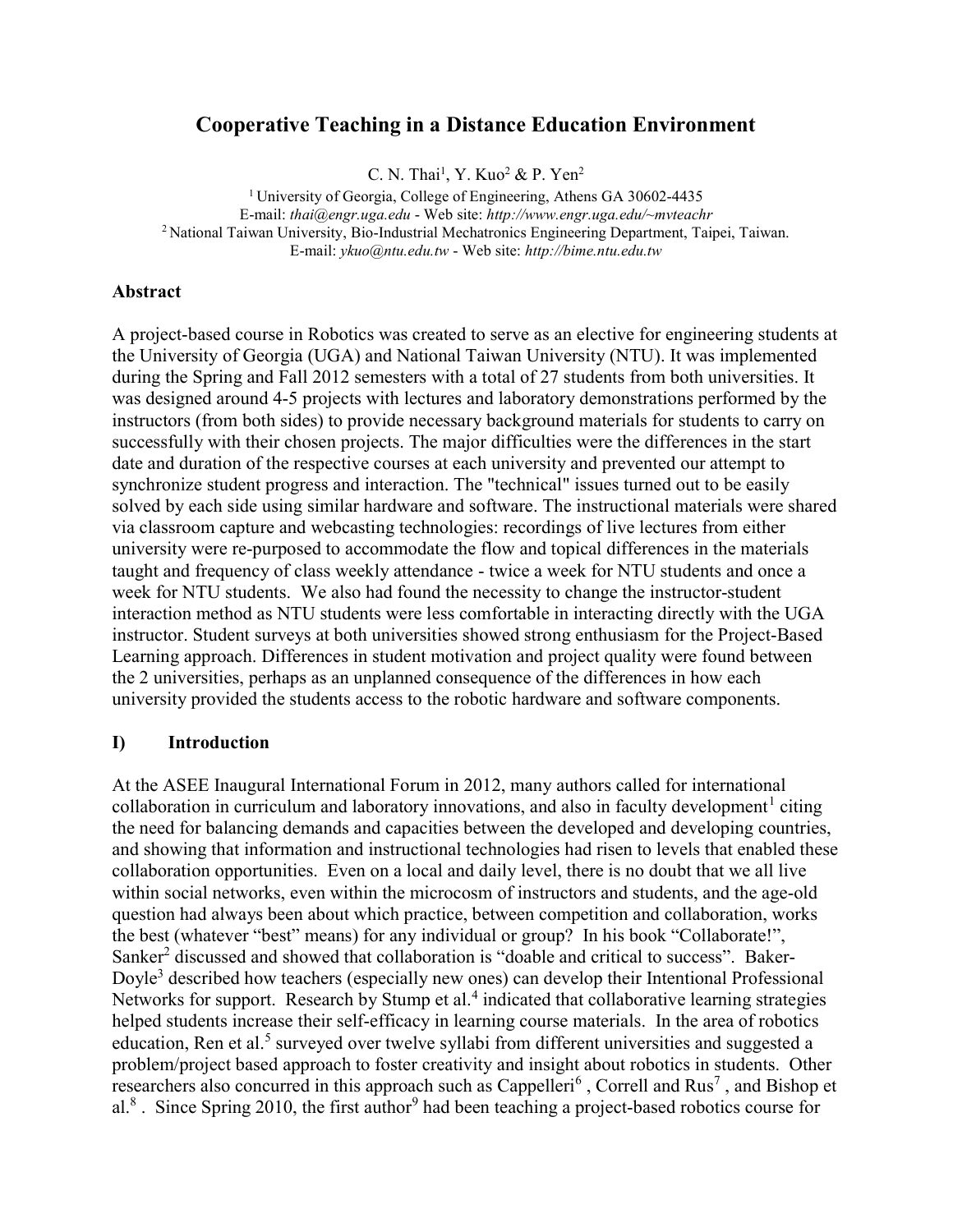senior engineering students at the University of Georgia (UGA) based on "Smart Teaching" principles from the book "How Learning Works" by Ambrose et al.<sup>10</sup>. In the Summer 2010, he had the opportunity to visit the Bio-Industrial Mechatronics Engineering Department of National Taiwan University (NTU) whereas a mutual interest in teaching robotics to undergraduates emerged from discussions as a means of collaboration at the instructor and student levels. Considering the current trend of Open Courseware such as Coursera and EdX and various online universities such as Udacity, we took some planning steps in Fall 2011 to prepare for an offering of the UGA robotics course in Spring 2012 to both UGA and NTU students in a mixed asynchronous/synchronous environment.

The objective of this manuscript is to describe our approach in designing the course materials and the delivery methods and also to report on the impacts on instructors (in terms of cooperative teaching practices) and students (in terms of materials understanding and application to term projects) for two semesters - Spring and Fall 2012.

## II) Materials and Methods

## A) Structural Challenges & Approaches Taken

- 1. The first structural challenge of course was about "timing":
	- a. The 13-hour difference in time zones between UGA and NTU.
	- b. The weekly scheduling of classes was also different: twice a week for 75 minutes each time at UGA and once a week for 3 hours at NTU.
	- c. NTU started 6 weeks after UGA started classes, and UGA had a 15-week semester instruction while NTU had 18 weeks of instruction (and of course with different holidays and semester breaks taken by each campus). For Spring 2012, UGA started on January 9 and ended on April 30, while NTU started on February 20 and ended on June 22.
	- d. For Spring 2012 semester, we spent considerable time in designing each campus activities so that by April 2, 2012 student instructions from both sides would be synchronized, because we would like to have interactions between UGA and NTU students for at least 4 weeks. However in practice, this plan imposed lots of strains on the NTU students, thus by week 3 for the NTU students (early March 2012), we knew that we had to treat this course as two independent implementations of the same instructional materials.
- 2. The second challenge was to find appropriate instructional technologies to perform classroom capture (on the UGA side) and to deliver effectively those class recordings to NTU students asynchronously and on demand. For several years, UGA had been using Camtasia Studio to capture and process classroom recordings and published them via the UGA Course Management System called Blackboard Vista/Wimba for web access by UGA students to review the course materials as needed (see Fig. 1 for a typical video frame). Thus the obvious solution was to enroll the NTU instructors and students into the UGA Vista/Wimba system. In early tests, we found that this approach was technically feasible but the NTU network speed was not fast enough to handle MP4 video streaming satisfactorily in real time (essentially from half way around the Earth). Although NTU had its own CMS (CEIBA), it could not stream videos on demand during the Spring and Fall 2012 semesters. Thus NTU instructors had to download the classroom recordings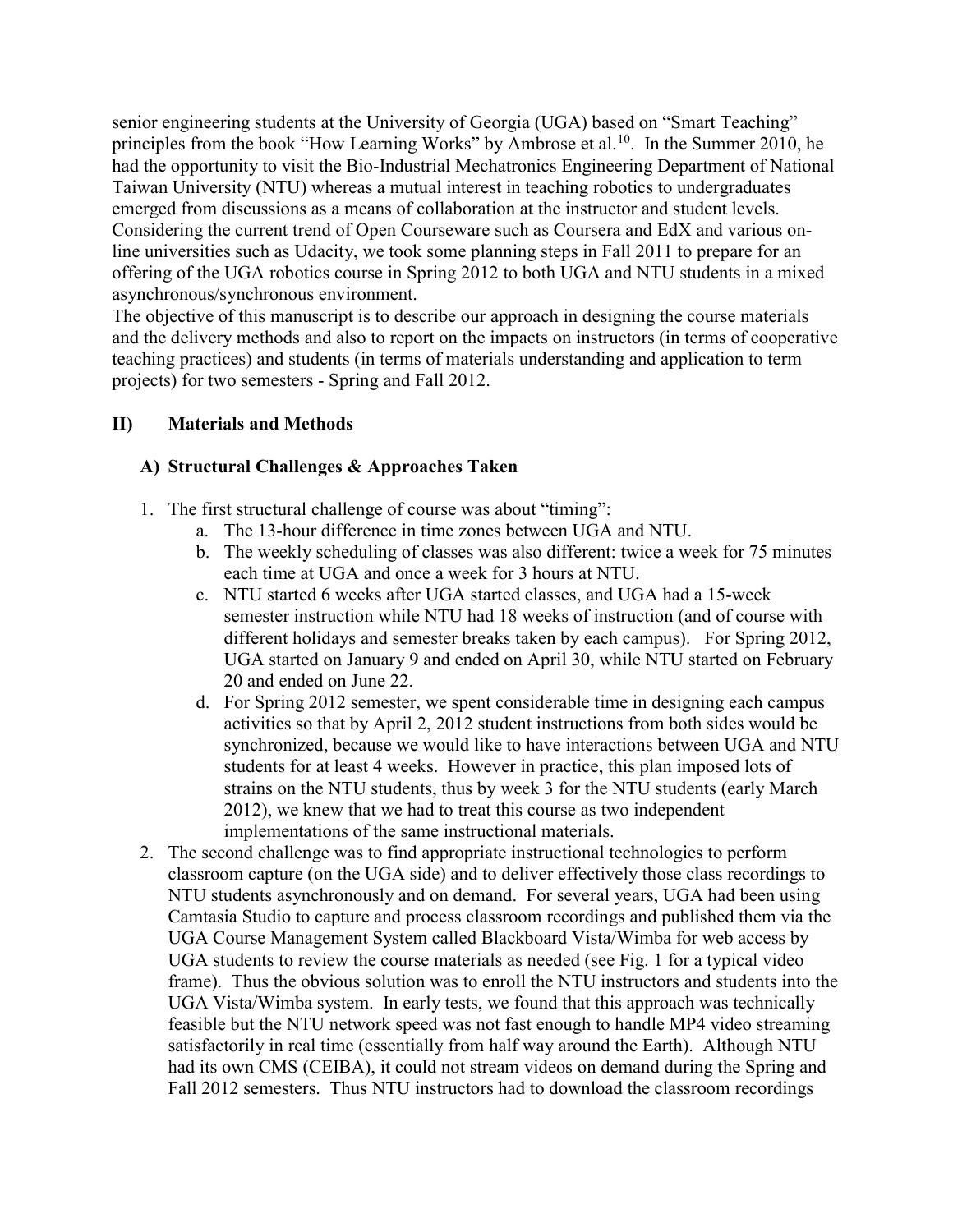(MP4 files) in advance in order to play them on local computers for the NTU class meetings, because the capabilities for stopping and rewinding the classroom recordings turned out to be very important for NTU students as there were still some language barriers as they are not native English speakers.



Figure 1. Typical Video Frame in a Classroom Recording.

3. The robotics hardware and software needs were easily solved by using the same Robotis Bioloid systems on both campuses<sup>9</sup>.

## B) Differentiated Course Materials Design

A project-based approach was taken for both campuses and the same core materials were offered to UGA and NTU students. However, the actual projects undertaken by students on each campus were different to accommodate for the differences in length of the course (15 vs. 18 weeks) and also for the different technical trainings already received by UGA vs. NTU students. UGA students were mostly seniors and already had taken courses on Electrical Circuits and Sensors and Transducers, but they only had formal software training in MatLab and not in C/C++. On the other hand, NTU students were at the sophomore level and had formal training in C/C++ programming, but may not have yet taken courses in Electrical Circuits or Sensors and Transducers. Furthermore, a "contract teaching" approach was used for UGA students to allow them to choose their own challenge levels in the last 2 projects out of a total of 4 projects. For NTU, students were grouped into two's or four's and all took on the same projects throughout the semester. These were some of the "cultural" differences we had to take into account.

For Spring 2012, the UGA students were trained using the following schedule of topics and project grading scheme:

- 1. Description of the main functional blocks for typical robotic systems and of the Robotis Bioloid systems in particular (hardware & software tools).
- 2. Using a carbot platform, review embedded controller programming concepts: basic logic structures, internal timer, sensor interface and motor control.
- 3. Project 1 using car-bot platform and RoboPlus' Manager & Task tools:
	- a. Task programming and motor control (endless turn mode). Sensor interfacing (sound & NIR – active/passive) - Reactive Control & Behavior Control.
	- b. Wireless (Zig100 device) remote control of car-bot with automatic obstacle avoidance (15% of course grade).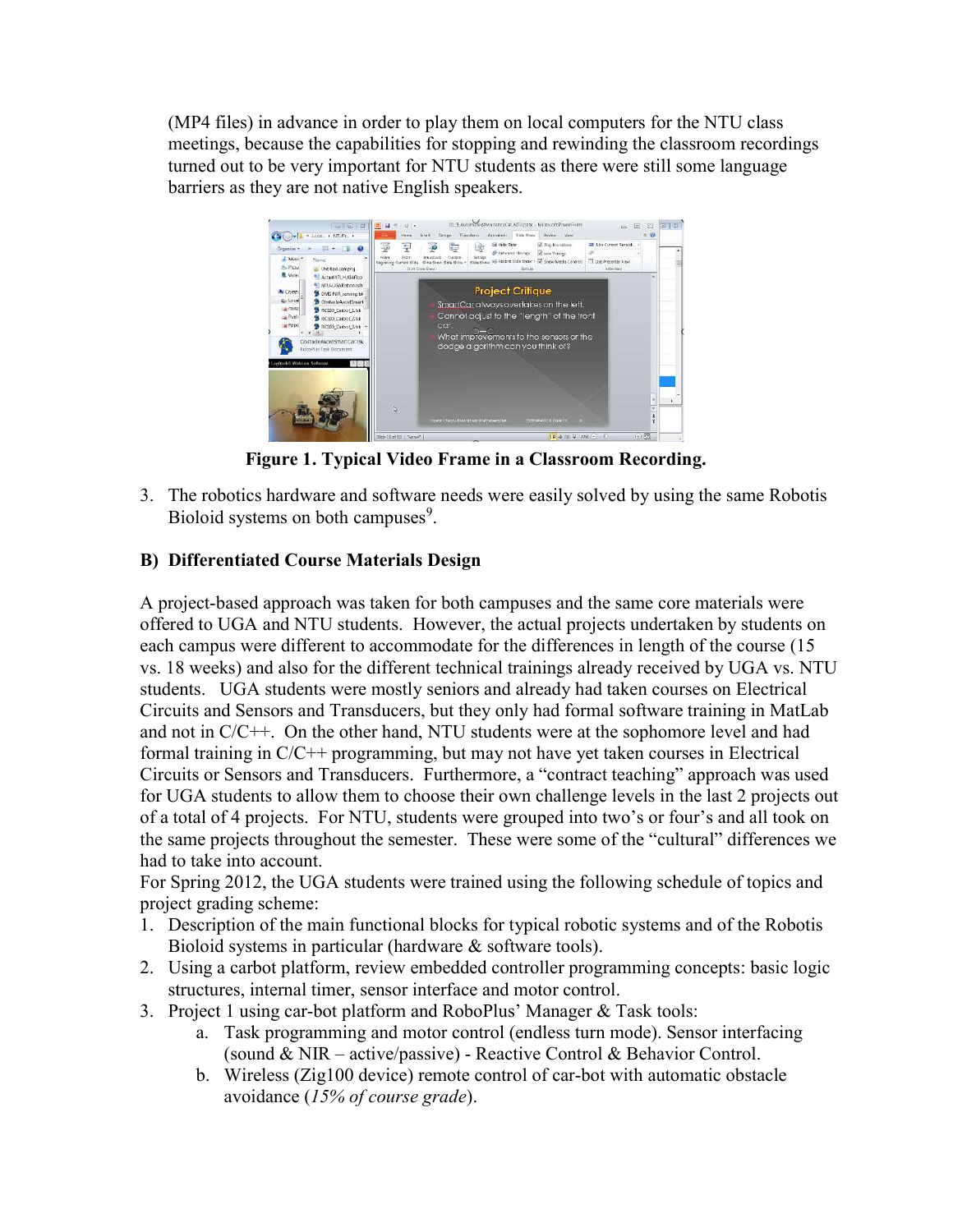- 4. Project 2 using 2 types of simple bipedal bots (GERWALK or BiPed) and RoboPlus' Manager, Task & Motion tools:
	- a. Servo control (position control mode) and Motion Programming.
	- b. Bipedal bots negotiating stairs steps while keeping dynamic balance  $(15\% \text{ of }$ course grade).
- 5. Project 3 using multiple robots in Master-Slave(s) control mode:
	- a. Option 1 using 3 car-bots and PC acting as base station develop a Wireless Sensor Network using C/C++ programming on the PC side or LabView and TASK programming on the robots side or,
	- b. Option  $2$  using a Quadruped robot with dual controllers:
		- i. RS-232 communications programming.
		- ii. ZigBee communications programming via Zig2Serial device (1 to 1 and broadcast modes, packet shaping).
		- iii. Master & Slave robots (open and closed loop systems).
	- c. PC wireless (Zig2Serial device) communications to multiple robots to create a Mobile Wireless Sensor Network (25% of course grade as C/C++ is needed on the PC side) or a Master-Slave Quadruped robot (20% of course grade).
- 6. Project 4 using Humanoid robots equipped with balance sensors or color video cameras:
	- a. *Option 1* using a Humanoid robot equipped with Foot Pressure Sensors/Heel-Toe Spring Mechanisms or,
	- b. *Option 2* using a Bipedal robot equipped with color video cameras.
	- c. Use Humanoid robot platform with 3-D IMU sensor and/or Foot Pressure Sensors to provide 1-leg balance on a platform with varying tilt angles (20% of course grade) or a Bipedal robot with Vision capable of tracking and kicking a ball (25% of course grade).

For Spring 2012, the NTU students were trained using a similar schedule of topics as UGA students for the first 2 projects but Projects  $3 & 4$  were different (see Figure 2):

- 1. Project 3 using a carbot and a color video camera to locate and approach a colored ball.
- 2. Project 4 using a team of 1 carbot and 1 humanoid robot to locate a colored ball and bring it into a goal area. Groups of 4 students each were implemented as this was a very challenging project.
- 3. Furthermore, the NTU students had 2 additional weeks of training on Embedded C as applied to the CM-510 controller which is based on an Atmel AVR microcontroller using the Eclipse IDE. Students also learned to interface to sensors such as NIR and color video camera, and servo motors using Embedded C.
- 4. The "contract teaching" approach was not used with NTU students.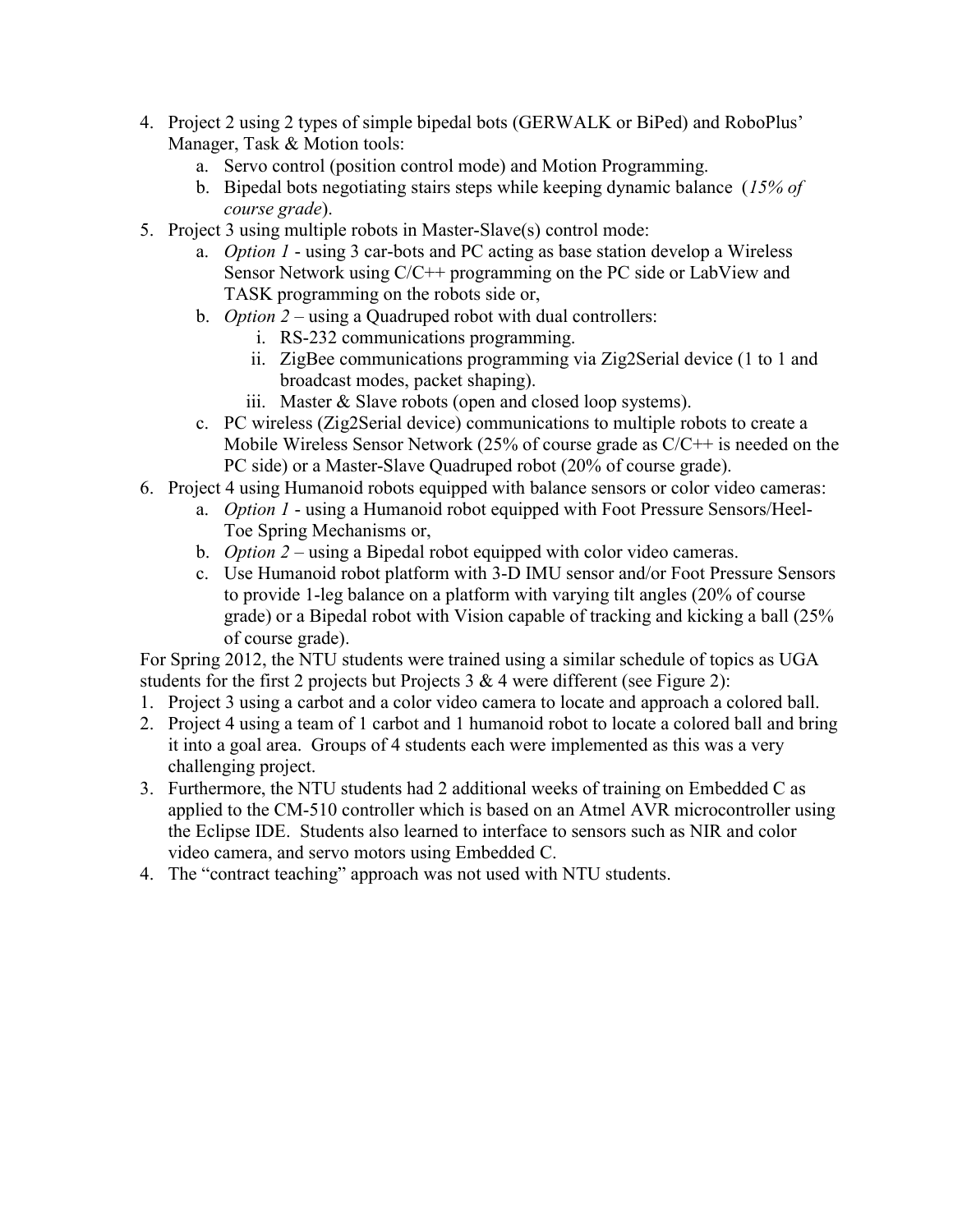

Figure 2. Montage of Selected Student Projects during Spring and Fall 2012.

For more details and video clips of these projects for both UGA and NTU students, please visit this web site http://www.engr.uga.edu/~mvteachr/RobotVids/.

In Fall 2012, this course was offered for a  $2<sup>nd</sup>$  time to NTU students only (as this course is offered twice a year at NTU while it is a Spring-only course at UGA) using slightly revised core materials based on Spring-2012 feedbacks from UGA and NTU students. New materials were added for the following topics:

- Message shaping techniques used for multi-users and multi-robots ZigBee communications.
- More detailed hardware information on position encoders (potentiometer and magnetics based) used in controlling Dynamixel servo motors in their Position Control mode.
- In a personal visit to NTU in December 2012, author Thai also presented materials on hardware not accessible to NTU students such as 3-D Inertial Measuring Units, Foot Pressure Sensors, and the new Robotis CM-900 controller which is Arduino-based and can be interfaced with the Raspberry Pi system.

The total number of assignments also increased to 4 homework assignments and 5 projects:

- Project 1 using SmartCar robots and RoboPlus tools to do wireless (ZigBee) remote control of SmartCar with automatic obstacle avoidance.
- Project 2 using GERWALK robots and RoboPlus tools to do GERWALK negotiating stairs while keeping dynamic balance.
- Project 3 using twin-GERWALK robots and RoboPlus tools to do master and slave robot coordination through wireless (ZigBee) communications.
- Project 4 using Humanoid robots equipped with a Gyro and RoboPlus tools to do ball throwing.
- Project 5 using any robots equipped with a color video camera and RoboPlus tools or embedded C to search for balls and to bring the balls to designated area.

# III) Project Assessments & Discussions

# A) Course Impacts on Instructors Practice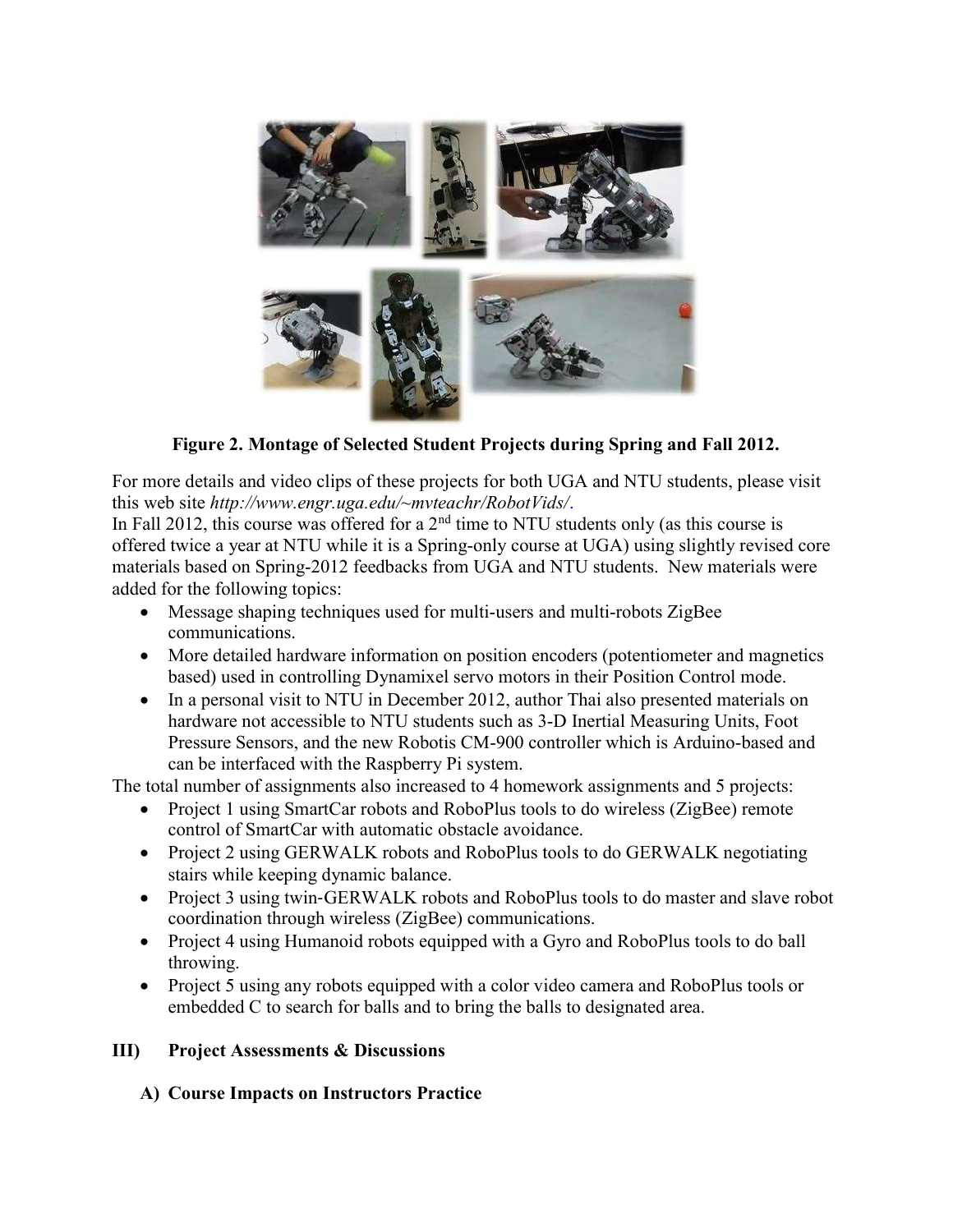The greatest benefit for instructors was the use of classroom capture technologies and webenabled delivery methods, as it allowed each side to learn and earn instructional experiences very quickly (in terms of weeks and not months) and also to contribute to the common knowledge base from our own different strengths and interests.

Although our plans for "synchronous" interactions among students on both campuses failed due to the "timing" issue described previously, we could observe a synergistic improvement in the student projects from semester to semester as students from both campuses were exposed to what the previous student groups were "capable of" as a sort of "friendly" competition".

When analyzing the student "bipedal" projects, the first author had found anecdotal evidences that "roboteering" skills may be of a 2-dimensional nature. Figure 3 is a depiction of our "model" showing that "roboteers" would require 2 independent sets of skills that we labeled "Mechanical Empathy" and "Logical-Mathematical" (we borrowed the term/concept "Empathy" from a book titled "Sparks of Genius" written by Robert and Michele Root-Bernstein $11$ .



Figure 3. "Roboteering" Model with 2 Independent Skill Sets.

Essentially, we had observed that "logical-mathematical" skills (required for computer programming of robots), and "body-centered" skills (required for programming flowing gait solutions for robots) were 2 independent skill sets and that one set of skills did not necessarily imply the existence of the other for typical engineering students: by this we meant that we had encountered students who were weaker on the logical-mathematical side but created very organic gait solutions (see videos of the stairs walker project on previous web link), while the reverse was also true, strong in logical-mathematical but weak on mechanical insight & gait synthesis. Our current challenge is to design assessment tools that can help us understand better these interactions and subsequently help us design better instructional materials for our students.

Last but not least, we would like to report on a "somewhat expected" cultural difference in the way that NTU students preferred to interact with the UGA instructor. For Spring 2012, the UGA instructor was prepared to host an on-line weekly videoconferencing session (9-10 PM local US time) via Blackboard/Wimba with the NTU students so that they can ask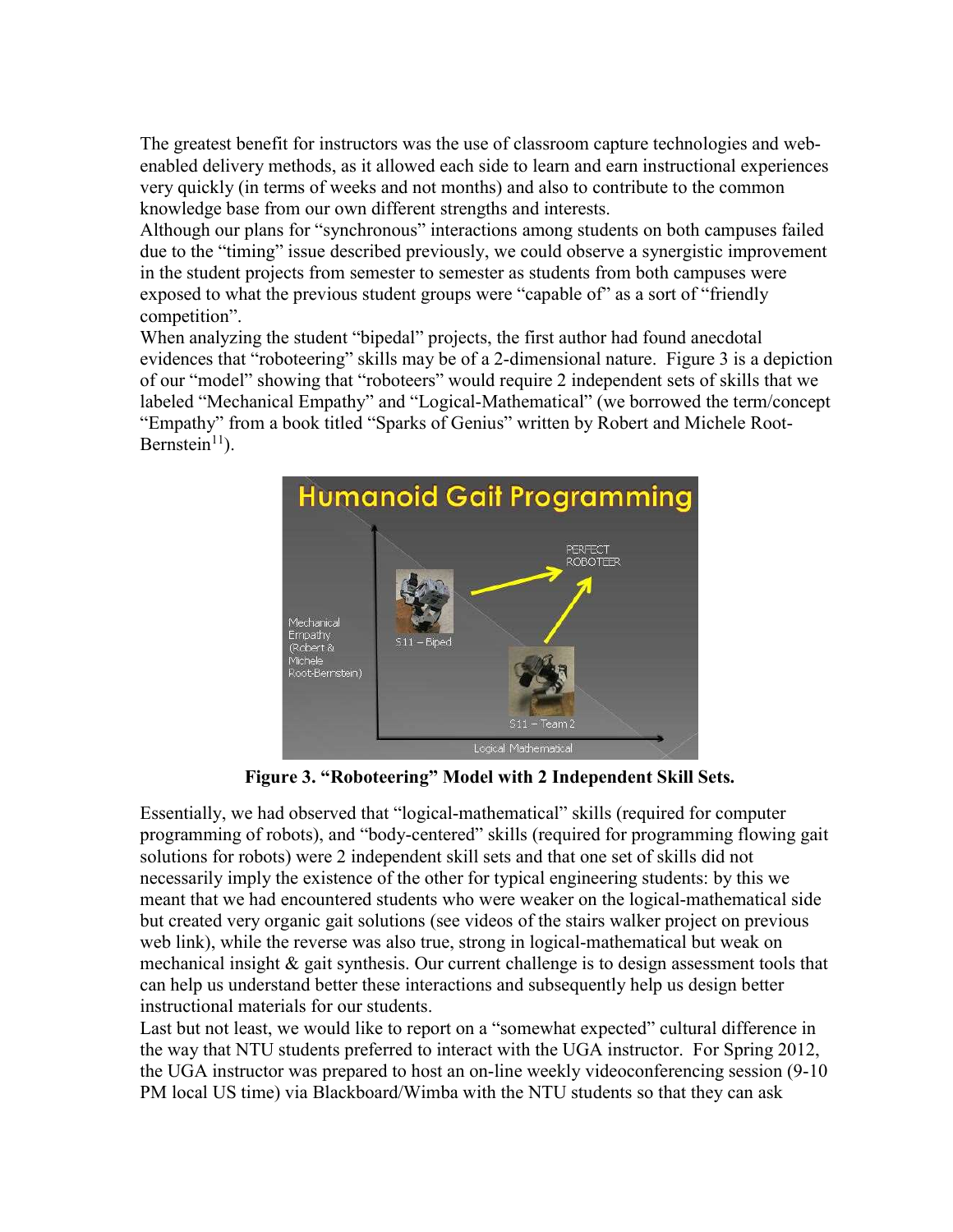anything about the course. However we could tell that the students were very reluctant to ask questions during the first session, thus the NTU instructors suggested that we switched to the approach of posting publicly the "self-recorded" student questions onto YouTube, and the UGA instructor would upload his responses via the UGA-CMS as just another Camtasia classroom recording. It was very interesting to note that the students were very much relaxed and let their personalities shine through these "public" YouTube videos while they were much more reserved during the "synchronous" session with the UGA instructor. So the YouTube approach worked, but the Q&A sessions had become "asynchronous" and "ondemand". In Fall 2012, the NTU course was scheduled such that it started at 2 AM local US time, thus we had no choice but to use the YouTube approach for that semester, and most definitely for all future collaborations.

## B) Students Learning Assessment based on End-of-Semester Surveys

In Spring 2012, UGA had 3 students taking this robotics course while NTU had 12 students participating. The UGA students responded to a regular "end-of-semester" paper survey, while the NTU students wanted to post video clips to report on their view of the effectiveness of this course, and also to "thank" the UGA instructor (another "cultural" difference to note). The YouTube link for their videos is at

http://www.youtube.com/watch?v=WDIZYDlK\_es&list=PL2A08768DB1F6A3E8. All 3 UGA students reported that all 3 course learning objectives were exceeded (the categories were "Not Met", "Met" and "Exceed"):

- 1. CLO 1 Analyze a robotic problem description and conceptualize a solution based on computer systems engineering principles.
- 2. CLO 2 Have a good understanding of the functions of embedded robotic controllers and their wired/wireless communication programming.
- 3. CLO 3 Interface and control sound/light/vision/acceleration sensors and servo motors to embedded controllers.

Additionally, the UGA survey had 5 general questions and student responses were as follows:

- 1. What have you liked about the course this semester?
	- a. I really liked learning about how to program the bots, and how the motors on the bots functioned. I also liked learning about wireless communication.
	- b. The projects and working with different types of robots.
	- c. Robots.
- 2. What aspects of the course have been valuable for your learning this semester?
	- a. The projects were very useful, especially the twin gerwalk project. Also, being able to test the code for ourselves as you taught was very useful.
	- b. Walking through code and examples in class.
	- c. Additional coding experience.
- 3. What have you done that had helped you learn effectively in this course?
	- a. Playing around with the bots  $&$  programming was helpful.
	- b. Re-watch the videos posted and ask questions when confused.
	- c. Trial and error.
- 4. What had the teacher done that had helped you learn?
	- a. Provides example code & asking us to add more complex features was helpful.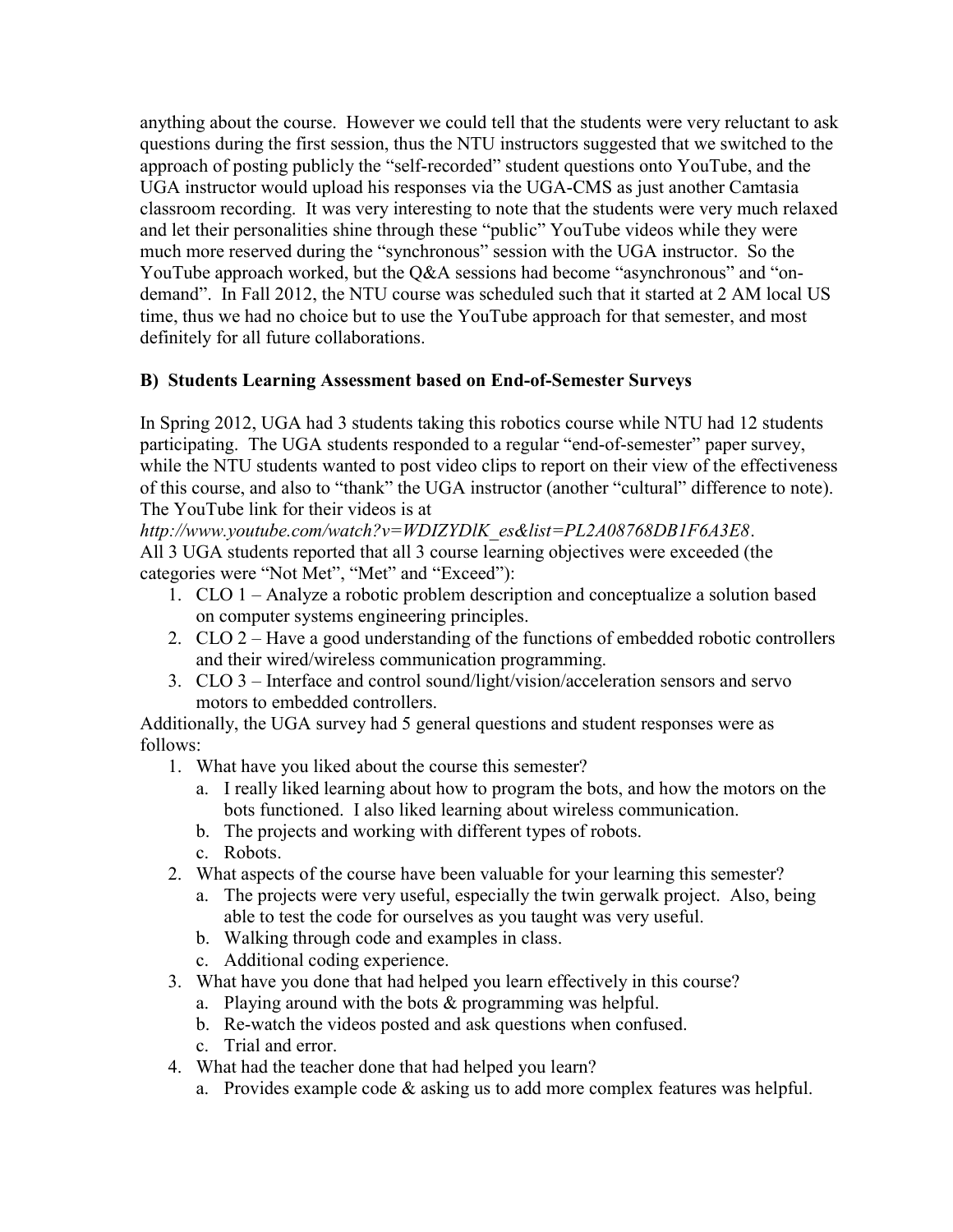- b. Posting video lectures and example codes on eLC.
- c. Example files were given.
- 5. What suggestions do you have for improvement?
	- a. I think sometimes we could have gone through the code a bit quicker. Other than that it was great.
	- b. Spending more time on the twin gerwalk project.
	- c. More hands-on lectures.

To measure the effectiveness of instructional materials used in-class and outside-of-class, the UGA survey also asked students to respond to the following 7 questions using a 6-point Likert scale where "StD" meant "Strongly Disagree", "D" meant "Disagree", "SlD" meant slightly disagree, "SlA" meant "Slightly Agree", "A" meant "Agree" and "StA" meant "Strongly Agree":

- 1. In-class course materials delivery methods were effective.
- 2. I understood the materials presented during in-class lectures.
- 3. In-class materials presented via the second display were effective.
- 4. Recorded classroom lectures were useful.
- 5. Pre-recorded narrated tutorials were useful.
- 6. I felt comfortable going through multi-media presentations on eLeaningCommons.
- 7. I understood the materials presented in recorded lectures and narrated tutorials. Student responses are shown below in Table I.

| TABLE I. In-class & Outside-of-class materials effectiveness survey results (UGA students). |  |
|---------------------------------------------------------------------------------------------|--|
|---------------------------------------------------------------------------------------------|--|

| Question # | "StD" | $\mathbf{H}$ | "SID" | "SIA" | "A" | "StA" |
|------------|-------|--------------|-------|-------|-----|-------|
|            |       |              |       |       |     |       |
|            |       |              |       |       |     |       |
|            |       |              |       |       |     |       |
|            |       |              |       |       |     |       |
|            |       |              |       |       |     |       |
|            |       |              |       |       |     |       |
|            |       |              |       |       |     |       |

For the Spring 2012 NTU students, this was the first time that they went through a projectbased course at their university, thus in the video clips they were very enthusiastic in their support of this approach. After this course, some of these NTU students participated for the first time in a local robotic competition involving wheeled robots and machine vision for navigation through an "office" environment and they came in  $2<sup>nd</sup>$  place, and they reported that the topics they learned in this class contributed to their achieved performance. In mid December 2012, the Fall 2012 NTU students were given a slightly modified paper survey but similar to the one given to the UGA students whereas 10 out of 12 students responded. The same 3 Course Learning Objectives were asked of them and the results are shown in Table II.

TABLE II. Course Learning Objectives Achievement as Perceived by NTU students.

| CLO# | Not met | Met | <b>Exceed</b> |
|------|---------|-----|---------------|
|      |         |     |               |
|      |         |     |               |
|      |         |     |               |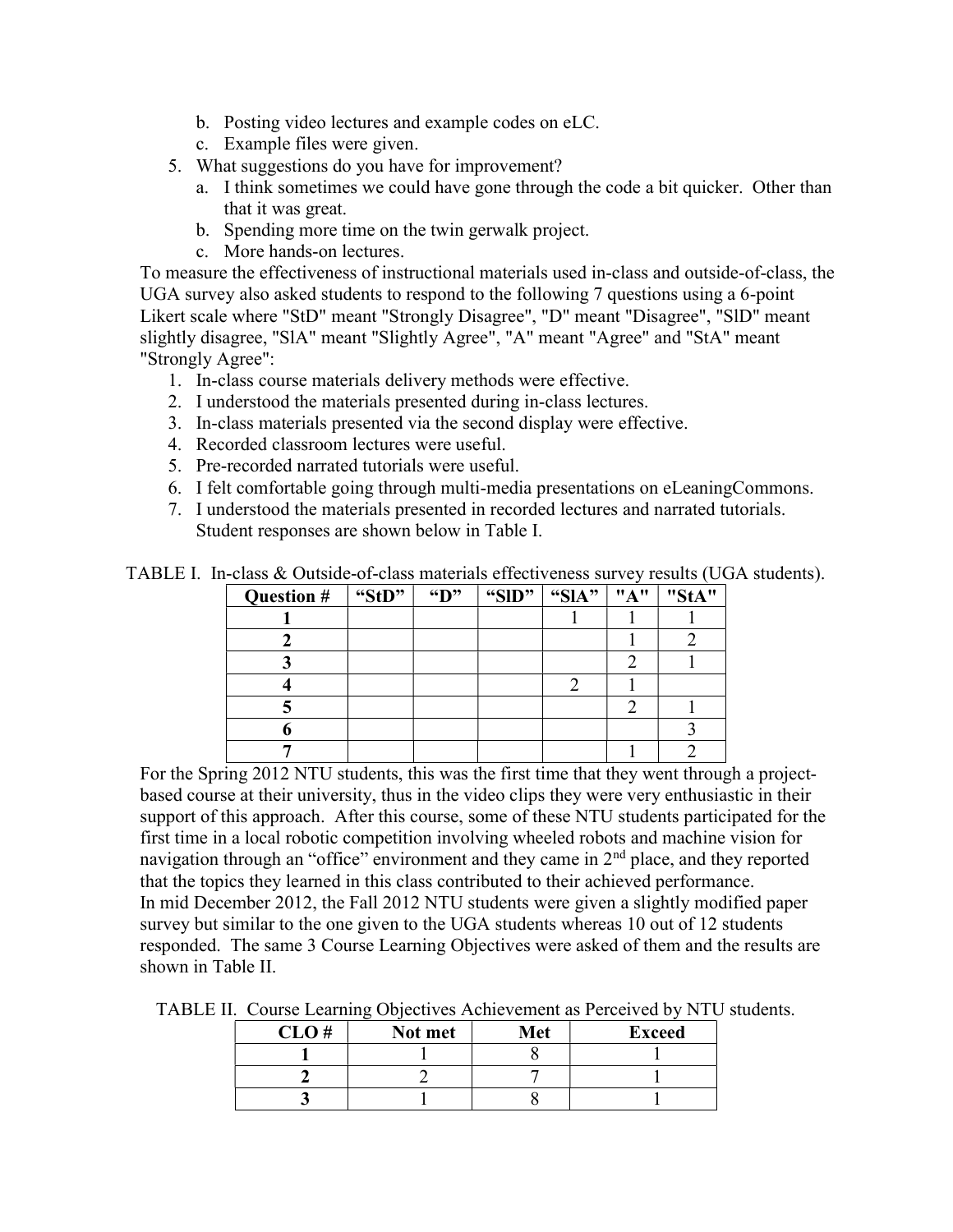The NTU survey had also 5 general questions and NTU student responses were as follows:

- 1. What have you liked about the course this semester?
	- a. There's a lot of hands-on project, so we practice a lot in class.
	- b. Work of sensor.
	- c. We have more chance to play robot.
	- d. We can play the robots freely.
	- e. The teamwork, the group based teaching, the closeness between instructor and student.
	- f. Thinking what kind of robots I will do in projects.
	- g. Know many sensors, robots.
	- h. Control robot with RC-100.
	- i. Programming is fun.
	- j. Playing robots is fun.
- 2. What aspects of the course have been valuable for your learning this semester?
	- a. I think it help me a lot to debug in program design.
	- b. How to use controller and sensors to control a robot to do what we want it to do.
	- c. All we have learned is debug the problem, and we finally found those is robotic problems.
	- d. Play the robots ourself.
	- e. Because of being able to ask questions freely, it helps with understanding the material immediately.
	- f. Application of wireless communication.
	- g. Use RC-100 to control.
	- h. Wireless communication.
	- i. How to solve the problem patiently.
	- j. Very useful, but also spend a lot of time.
- 3. What have you done that had helped you learn effectively in this course?
	- a. Discuss the project with classmates.
	- b. Watching the lecture video on eLC.
	- c. Reading context and doing project have helped me learning it.
	- d. Examples.
	- e. I checked up online tutorials and datasheets to augment my understanding of the material.
	- f. Do with the course video.
	- g. C language.
	- h. No.
	- i. Watch the example code first.
	- j. Watch the course videos more than one time.
- 4. What had the teacher done that had helped you learn? (separately for NTU & UGA instructors)
	- a. Explain the method how some gadget work (NTU). Demonstrate on class which makes us more understand the idea of project (UGA).
	- b. The TXN & RXN of ZigBee (NTU). The motor's wheel  $\&$  joint modes (UGA).
	- c. To answer our questions and we get knowledges from the answers (NTU  $\&$ UGA).
	- d. Explain deeply and clearly (NTU). Explain the code very clearly (UGA).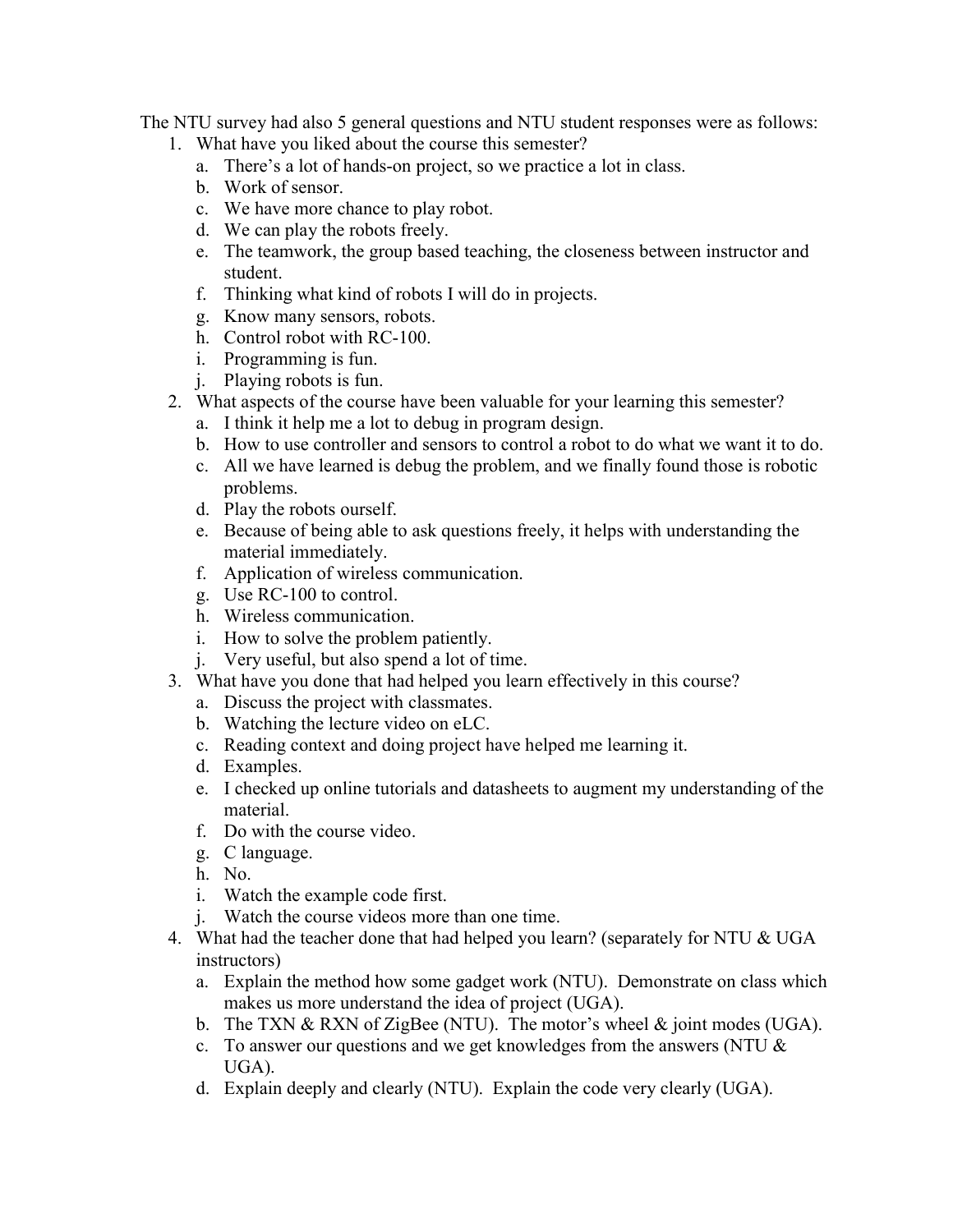- e. Answering my questions in class and helping with projects afterwards (NTU). Q&A sessions were effective, although it's a slow process (UGA).
- f. Help us in class (NTU). Explain the principle of operation in detail (UGA).
- g. Explain with patience (NTU). Give me some advice for studying abroad (UGA).
- h. Explain more clearly in class (NTU). Answer the question (UGA).
- i. As we confused the content in video, he can explained it again (NTU). PPT is awesome and colorful (UGA).
- j. Good interpretation in course (NTU). Very professional on teaching course and answering questions (UGA).
- 5. What suggestions do you have for improvement?
	- a. The sound of video to be more clear.
	- b. Not given.
	- c. Do not use this Robotis again, it is very not easy to use.
	- d. Reduce the echo in the video!
	- e. Perhaps we could try using a system without so many hardware problems that are hard to troubleshoot.
	- f. A robot with a person, and don't use "Robotis".
	- g. Not given.
	- h. Not given.
	- i. Don't use RoboPlus anymore. Try Arduino.
	- j. Maybe change the hardware, because Robotis Bioloid often get trouble.

The previous comments showed that we would need improvements in the following areas:

- 1. Audio quality in the classroom recordings. UGA was using microphone arrays dropping down from the classroom ceiling for the majority of these videos, but we had recently upgraded to a personal BlueTooth headset that had much improved audio performances.
- 2. The Fall 2012 NTU session had much more robotics hardware problems than the Spring 2012 NTU session. We are still investigating whether this is a consequence of wear and tear, or was this more of an electrical power quality issue or was it a humidity factor? Because the UGA side had been using the same hardware since 2007 and it did not encounter similar problems. Actually, during his December 2012 visit to NTU, the UGA instructor had witnessed these hardware problems on the equipment that he brought over for demonstration purposes (equipment that had worked fine back at UGA and in the hotel the day before). A possible environmental factor was that the NTU classroom was not air-conditioned and the weather was cold and very humid (conditions that did not exist at UGA and in the hotel). We shall see if this problem gets better or worse in the Spring 2013 session coming up in mid-February 2013.
- 3. The "asynchronous" situation for feedbacks between the UGA instructor and NTU students needs to be improved, i.e. the turn-around time for video Q&A sessions needs to be shortened to within 2-3 days.

To measure the effectiveness of instructional materials and delivery methods used in-class (i.e. NTU instructor) and outside-of-class (i.e. UGA instructor), the original UGA survey was modified slightly as shown below:

- 1. In-class course materials delivery methods were effective (NTU instructor).
- 2. I understood the materials presented during in-class lectures (NTU instructor).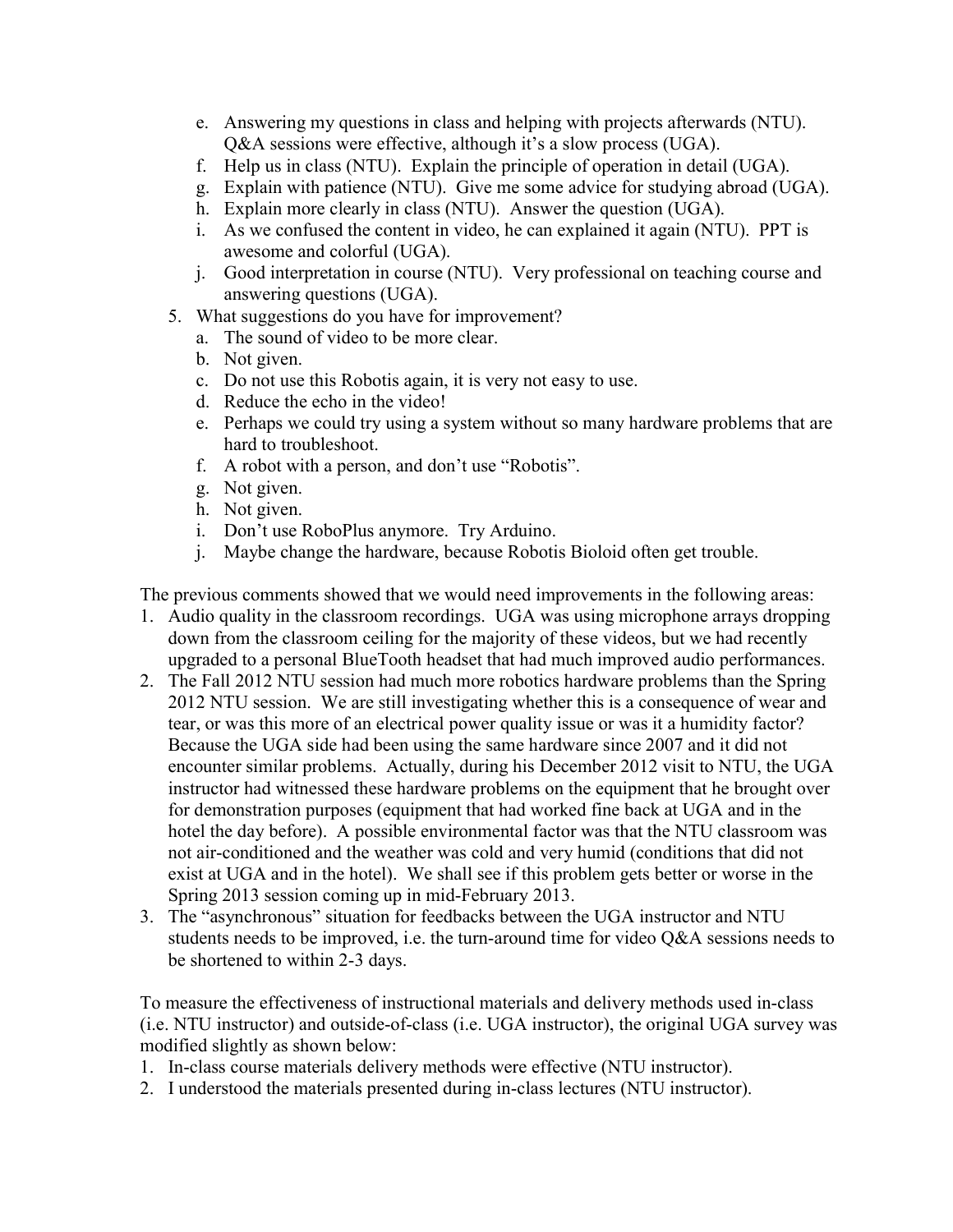- 3. Recorded classroom lectures were effective (UGA instructor).
- 4. Pre-recorded narrated tutorials and Q&A sessions were useful (UGA instructor).
- 5. I felt comfortable going through multi-media presentations on eLeaningCommons.

6. I understood the materials presented in recorded lectures and narrated tutorials.

The above 6 questions also used a 6-point Likert scale where "StD" meant "Strongly Disagree", "D" meant "Disagree", "SlD" meant slightly disagree, "SlA" meant "Slightly Agree", "A" meant "Agree" and "StA" meant "Strongly Agree". NTU student responses for the Fall 2012 session are shown below in Table III.

|                |       |                          | $1110$ buttons $\mu$ |       |     |              |
|----------------|-------|--------------------------|----------------------|-------|-----|--------------|
| Question #     | "StD" | $\mathbf{G}(\mathbf{D})$ | "SID"                | "SlA" | "A" | <b>HC+AH</b> |
| (EAU)          |       |                          |                      |       |     |              |
| $2$ (EAU)      |       |                          |                      |       |     |              |
| 3 (USU)        |       |                          |                      |       |     |              |
| <b>4 (USU)</b> |       |                          |                      |       |     |              |
|                |       |                          |                      |       |     |              |
|                |       |                          |                      |       |     |              |

TABLE III. In-class & Outside-of-class materials effectiveness Fall 2012 survey results (NTU students).

These results re-emphasized that the audio quality of the videos needed to be improved for NTU students as it downgraded somewhat the efficacy of Screencast Technology (Green et al.<sup>12</sup>) such as the "Camtasia Studio" software being used. These problems did not exist for the UGA students as they were in the same room as the UGA instructor.

## C) Students Learning Assessment based on Assignments and Projects Grades

For more direct assessments, we are using the student grades from homework assignments and project performances. For Spring 2012 UGA students, the percentage grades for assignments and projects are listed in Table IV.

| Student # | 00<br><b>All Assignments</b> | <b>All Projects</b> |
|-----------|------------------------------|---------------------|
|           |                              | 100                 |
|           |                              | $\overline{00}$     |
|           |                              |                     |

TABLE IV. Percentage grades for UGA students in Spring 2012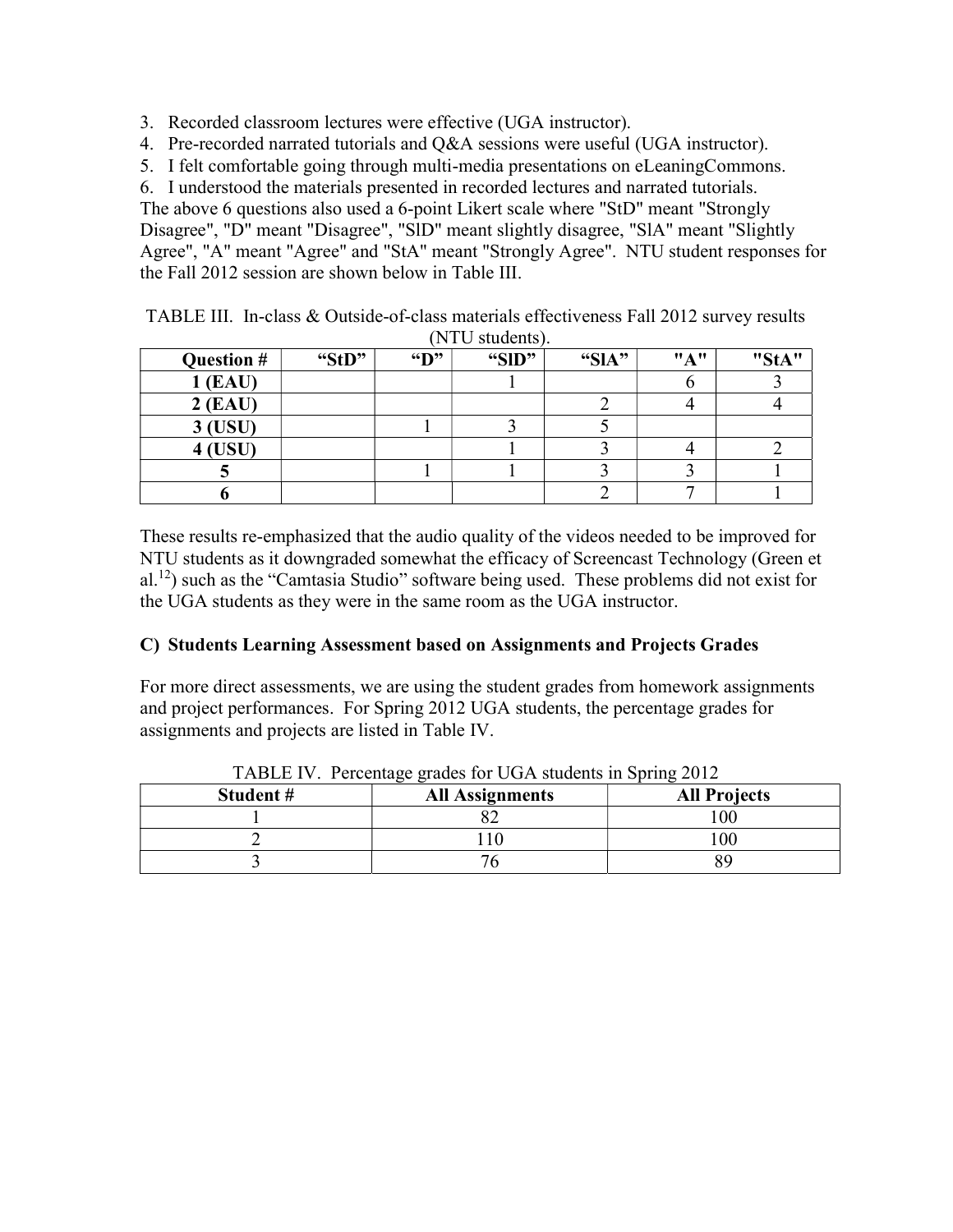For Spring 2012 NTU students, the percentage grades for assignments and projects are listed in Table V.

| Student# | <b>All Assignments</b> | <b>All Projects</b> |
|----------|------------------------|---------------------|
|          | 100                    | 84                  |
| ◠        | 100                    | 84                  |
|          | 99                     | 88                  |
|          | 99                     | 88                  |
|          | 99                     | 91                  |
| h        | 99                     | 91                  |
| ┑        | 97                     | 96                  |
| o        | 97                     | 96                  |
| Q        | 100                    | 88                  |
| 10       | 97                     | 94                  |
|          | 97                     | 94                  |

TABLE V. Percentage grades for NTU students in Spring 2012

For Fall 2012 NTU students, the percentage grades for assignments and projects are listed in Table VI.

| Student# | $\circ$<br>$\circ$<br>All Assignments | <b>All Projects</b> |
|----------|---------------------------------------|---------------------|
|          | 100                                   | 93                  |
| ◠        | 100                                   | 89                  |
| 3        | 85                                    | 85                  |
|          | 100                                   | 86                  |
| 5        | 90                                    | 89                  |
| 6        | 100                                   | 86                  |
| ⇁        | 85                                    | 86                  |
| 8        | 100                                   | 89                  |
| 9        | 100                                   | 92                  |
| 10       | 90                                    | 90                  |
| 11       | 100                                   | 92                  |
| $12 \,$  | 100                                   | 94                  |

TABLE VI. Percentage grades for NTU students in Fall 2012

These more direct assessments of student mastery of the materials taught and videos of these projects at our web site http://www.engr.uga.edu/~mvteachr/RobotVids/ showed that our instructional goals for this course had been mostly met.

### D) Comparison of Student Projects Between the Two Campuses

As shown in previous sections, our curricula were designed so that only the first 2 projects (Carbot and single GERWALK negotiating stairs) were standard for both campuses. Starting with Project 3, we adjusted the projects based on the actual hardware/software resources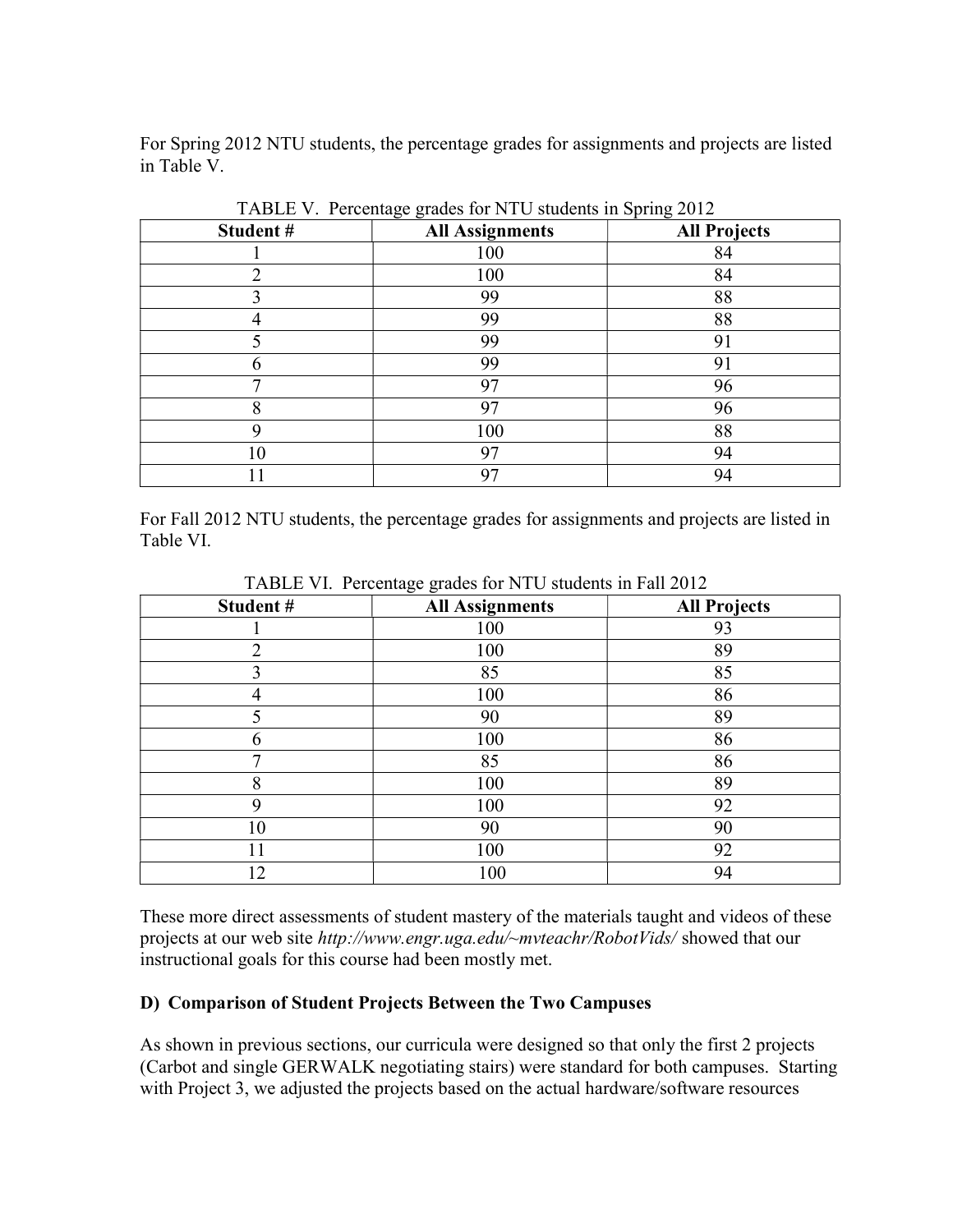available on each campus and the actual motivation levels and technical skills of the student cohorts at that time.

For UGA, this course had been taught since Spring 2010 and through internal grants over many years, the UGA hardware resources were much more considerable than the ones from NTU as they only started in Spring 2012. As a consequence of this, the UGA students were provided with pre-built robots so that they only needed to concentrate on adapting the robots software-wise for their assignments. On the other hand, the NTU campus had only 6 Bioloid Premium kits that were each assigned to a group with 2 students who were also allowed to take the robot kit home. The NTU students were also in charge of building their own robots as needed for various assignments, and as each group had only 1 kit, they had to go through several cycles of construction and deconstruction of robot hardware throughout the semester. Of course, these were very valuable hands-on experiences for the NTU students, which translated to the marked design innovation features present in their projects on the Twin GERWALK and Humanoid robots shown in Fig.2 and the following YouTube videos:

- http://www.youtube.com/playlist?list=PLVHBjRDK0kAKsl7oWeTysfunk9aFL1pd-
- http://www.youtube.com/playlist?list=PLVHBjRDK0kAJiCdL2efNLcMenHmRDXfsq

As expected for the UGA campus, the student innovation came from the software angle in the Mobile Wireless Sensors Network (MWSN) project for Spring 2012. As part of the materials provided to UGA students for the subject area of ZigBee communications between PC and robots were sample C++ codes using simple DOS console interface, i.e. simple-text line commands. However the 2 students working on this project were not satisfied with this interface and took upon themselves to learn on their own about the Forms tool available in Visual C++ Express and created the GUI as shown in Figure 4.



Figure 4. GUI created by USU students for the MWSN project. (http://www.engr.uga.edu/~mvteachr/RobotVids/MWSN\_S12.wmv)

## IV) Conclusions

Through indirect and direct assessments, we believe that we had achieved our goals of creating practices in cooperative teaching that benefited both instructor groups, and that they are flexible enough to be adjusted as needed in the future.

Feedbacks from UGA and NTU students and their performances in course projects showed that there were some unintended consequences, some were beneficial, and some were not: